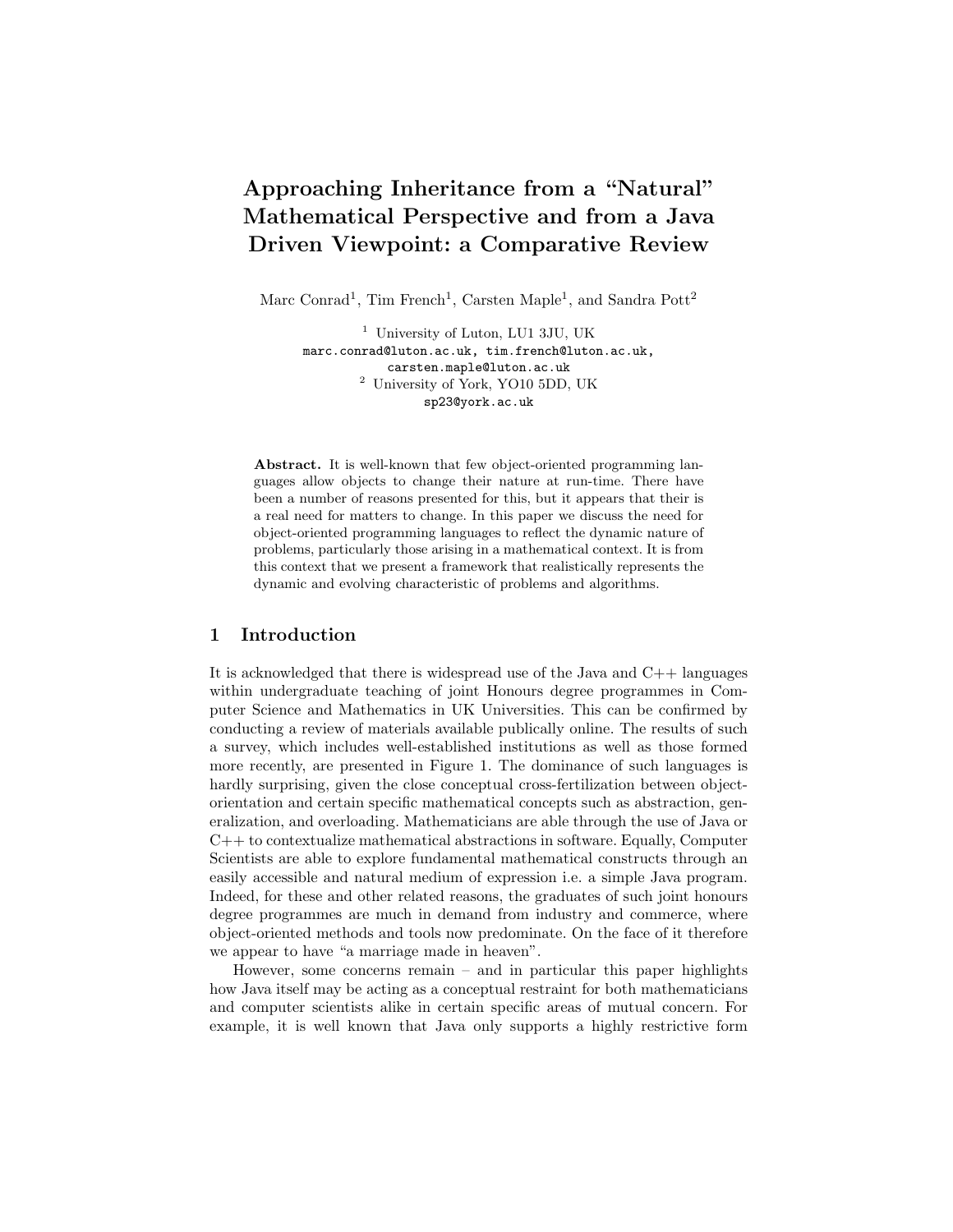| University                             | Language          |
|----------------------------------------|-------------------|
| Aston                                  | Maple             |
| Birmingham                             | Undefined/Unclear |
| <b>Bristol</b>                         | $C++$             |
| Brunel                                 | Generic OO        |
| Cambridge University                   | Generic OO        |
| Cardiff                                | Java.             |
| Coventry                               | Modula-2          |
| Dundee                                 | Java.             |
| Edinburgh                              | Java.             |
| Essex                                  | Java.             |
| Hertfordshire                          | Undefined/Unclear |
| Imperial College                       | Undefined/Unclear |
| Keele                                  | Undefined/Unclear |
| <b>Kent</b>                            | Java.             |
| Kings College London                   | Java.             |
| Kingston University                    | Java              |
| Lancaster                              | Undefined/Unclear |
| Liverpool                              | Java.             |
| Loughborough                           | Undefined/Unclear |
| Manchester                             | Java.             |
| Manchester Metropolitan                | Java.             |
| Oxford Brookes                         | $C++$             |
| Oxford University                      | Generic OO        |
| Queen Mary College, London             | Java.             |
| Queens University Belfast              | Modula-2          |
| Sheffield Hallam                       | $C++$             |
| Strathclyde                            | Undefined/Unclear |
| Surrey                                 | Undefined/Unclear |
| Swansea                                | Undefined/Unclear |
| UCL                                    | Java.             |
| University of Central Lancashire       | Undefined/Unclear |
| University of Wales (Aberystwyth) Java |                   |
| University of Wales (Bangor)           | Java              |
| Westminster                            | Generic OO        |
| York                                   | Maple             |

Fig. 1. A snapshot survey of UCAS GG15 (BSc Joint Hons. in Mathematics and Computer Science) Entry 2003–4. Programming languages taught during 1st year. Source: published internet material in the public domain, August 2003.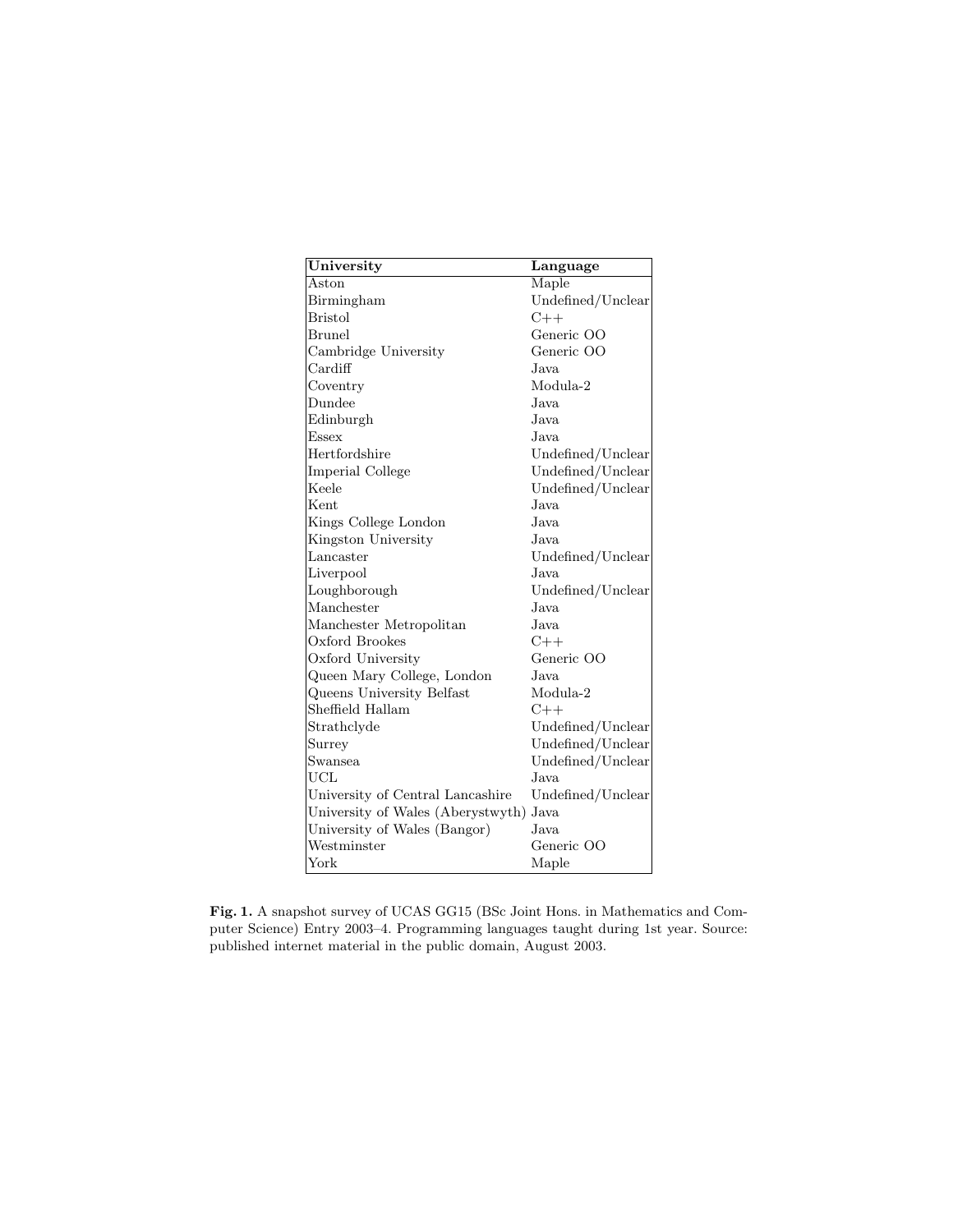of inheritance whereas mathematically other forms are commonly encountered (such as dynamic inheritance and method renaming). The aim of this paper is to examine these wider types of inheritance in some detail so as to encourage mathematicians and computer scientists alike to move their thinking beyond the limitations imposed by the standard Java programming environment itself (or in fact any other tangible programming environment).

It is of course quite possible to incorporate additional features into Java (or  $C_{++}$ ) through the use of various extensions such as the Darwin project [11]. Equally it is possible to develop customized software implementations that seek to explore mathematical structures in an overtly axiomatic manner such as com.perisic.ring [6] or Axiom [10]. We will show that the close conceptual and axiomatic links that exist between object orientation and mathematical structures may merit a closer self-examination of the choice of programming environment to be used in undergraduate Maths/Computer Science teaching. Whilst Java is undeniably industrially credible and popular, it is nevertheless useful to examine its limitations too. We go on to explore the limitations in respect of inheritance and proceed to suggest ways in which these limitations may be overcome through widening thinking processes, and/or by a process of extension through the creation of additions or tailored development environments.

## 2 The framework

In the context of Computer Algebra there are some packages that support the object oriented paradigm. For example Axiom [10] has type hierarchies ordered in an inheritance like structure and similarly Mupad [18] that explicitly enables the defining of child classes of existing classes as groups, fields, etc. Even mainstream mathematical software packages, such as Maple [24] and Mathematica [25], now reflect the significance of Java as a programming language by offering an interface between the package and Java applets and applications.

A radical approach to describing mathematical relationships within object oriented software can be identified in the experimental Java package com.perisic.ring [6]. It is focussed on an object oriented implementation of mathematical structures in an axiomatic manner. In the following we will take a closer look at aspects of the design ideas of this package as they serve well as a "reference model" for the discussion on non-standard inheritance relationships presented in Section 3. For details we refer the reader to the web site and documentation of [6].

The main philosophy of the com.perisic.ring package is that postulated properties of a domain are reflected as abstract methods of Java classes. For example an algebraic ring has by definition addition and multiplication. Of course, addition and multiplication are not known *algorithmically* for an arbitrary (unspecified) ring: they cannot be implemented.

Therefore the mathematical entity "algebraic ring" is implemented as an abstract class Ring with abstract methods as in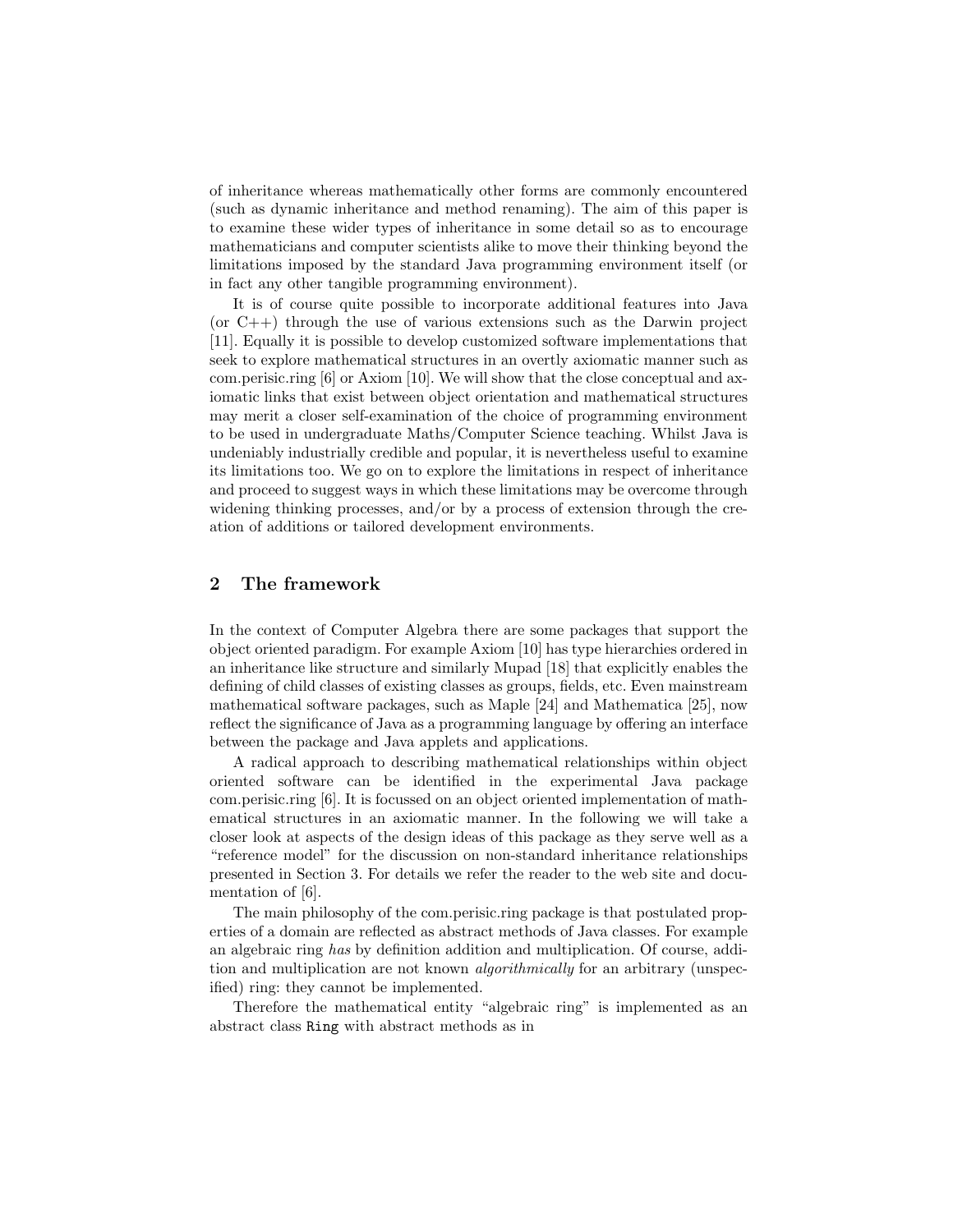```
abstract public class Ring {
  abstract public RingElement add(RingElement, RingElement);
  abstract public RingElement mult(RingElement, RingElement);
...
}
```
Both methods have "ring elements" as arguments and return values. A RingElement is a class that can be (polymorphically) associated to any object (e.g. a multi-precision integer, or a vector of RingElement objects).

Not all methods need to be abstract. For instance a method square can be implemented via  $a^2 = a \cdot a$  using the abstract multiplication method. More sophisticated non-abstract methods are exponentiation or evaluation of a polynomial.

Thus, an abstract Java class is able to mimic the axiomatic definition of a mathematical entity, here a "ring". The axioms addition and multiplication appear as abstract methods in Ring while squaring is not axiomatic and therefore may be implemented. Note that structural axioms such as associativity or distributivity cannot be declared as methods but rather have to be formulated as constraints.



Fig. 2. A UML diagram of the implementation of polynomials over Z following the com.perisic.ring approach.

In Figure 2 we give an example illustrating the power of this concept by showing how multivariate polynomials arise naturally by a straightforward implementation of univariate polynomials.

The abstract class Ring bidirectionally links with many RingElement objects as described above. The class Ring has two child classes, namely the ring of integers **Z** and a univariate polynomial ring. Both of these rings implement addition and multiplication. For Z this is possible via built-in integer operations, whilst the polynomial ring implements addition and multiplication via the addition and multiplication methods of the coefficient ring. That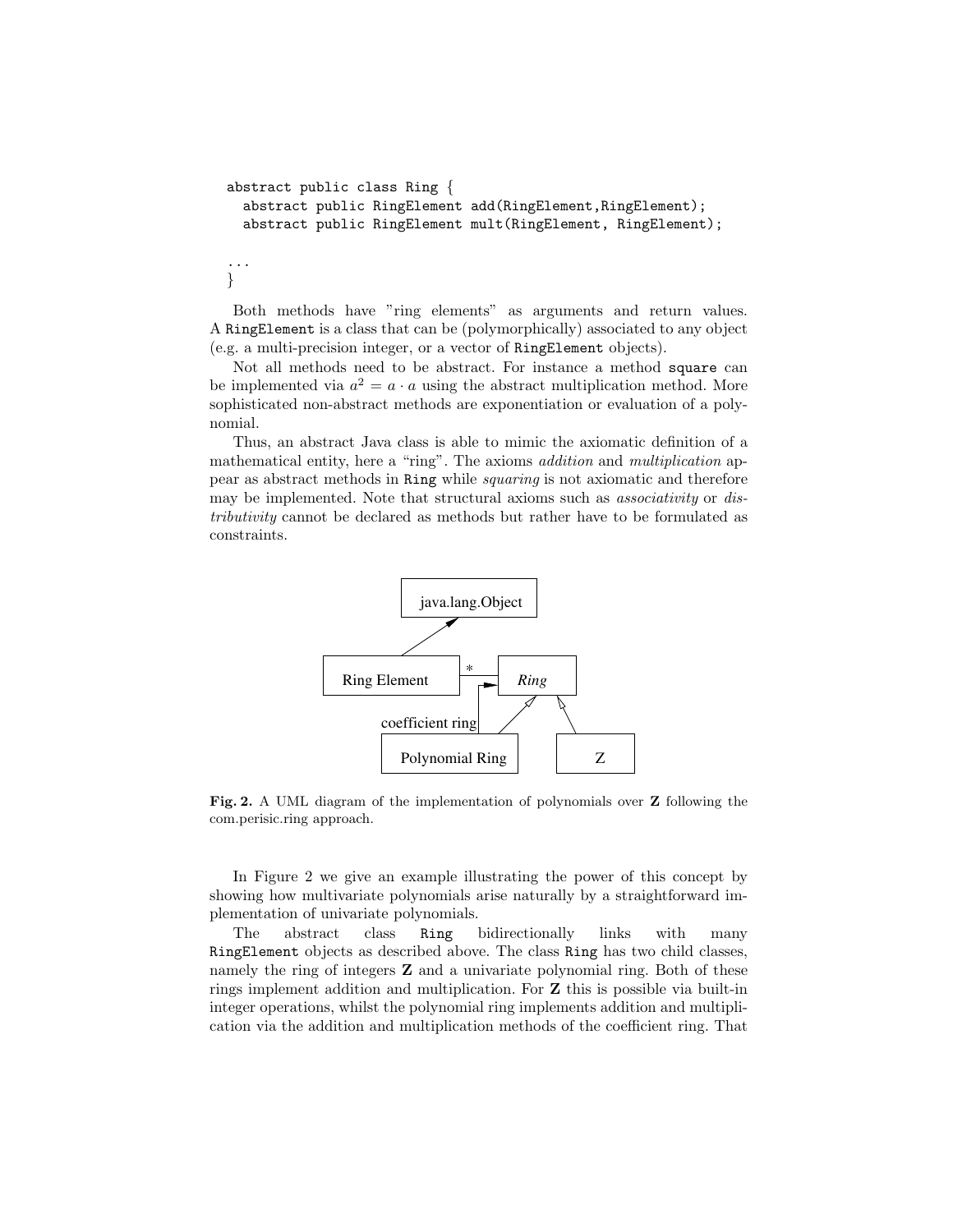is, the polynomial ring is not only derived from the class Ring but also uses a Ring object in its role as a coefficient ring. Starting with an instantiation of **Z** we can then recursively instantiate polynomial ring objects as  $\mathbf{Z}[a], \mathbf{Z}[a][b],$  $\mathbf{Z}[a][b][x]$ , and so forth.

In a similar way other structures can be implemented using the abstract class Ring. For instance the com.perisic.ring package supports quotient rings, modular rings, and universal rings. Obviously the design pattern can also be applied to groups, vectors spaces, and metric spaces, for example.

# 3 Non-standard features

## 3.1 Dynamic Inheritance



Fig. 3. When n is proven to be prime the inheritance relationship changes.

When implementing the mathematical entities "field" and "ring" as classes, it is straightforward to have them arranged in an inheritance relationship as shown in Figure 3. A field *is a* ring with additional properties (such as division). Some algorithms, for instance vector space computations, work only for fields and not rings thereby justifying an extra class "field", rather than introducing "fieldness" as a property of ring.

For any given ring object however we do not always know a *priori* – that is at compile time – if it is a field. For instance the ring  $\mathbf{Z}/n\mathbf{Z}$  in Figure 3 is a field if and only  $n$  is a prime number. Although it has been recently shown that proof of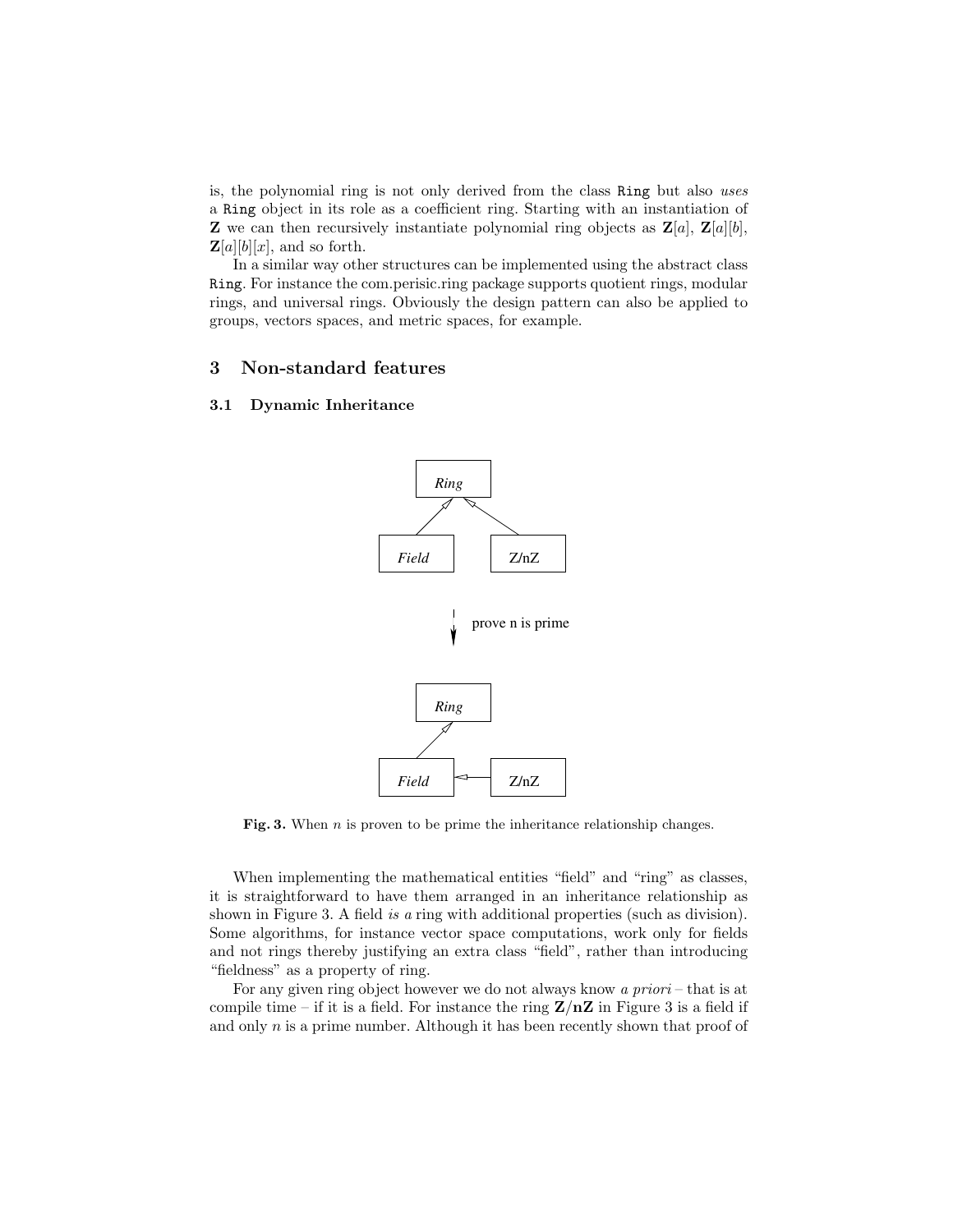primality can be performed in polynomial time [2] it is not reasonable to assume that the developer of the class hierarchy or a compiler can predict whether or not a variable holds a prime number at a certain point of program execution of an program (actually this is a special variant of the halting problem). The most appropriate solution is to assume at the start of the program that  $\mathbf{Z}/n\mathbf{Z}$ is a ring. When the primality of  $n$  has been proven the inheritance relationship should change, so that the  $Z/nZ$  object, now an instance of a field, can for example be used in the context of vector space computations.

Of course we freely acknowledge that Dynamic Inheritance is hardly a "new" feature. A C++ implementation (or rather workaround) is already discussed in [7]. Also strongly related is the concept of predicate classes [4] that is rooted in Cecil [5] but in essence is language independent. In [14] a Java extension featuring Dynamic Inheritance is proposed. Dynamic Inheritance is supported in Lava as part of the Darwin project [11].

Although our focus is on mainstream languages such as Java, we briefly discuss other concepts dealing with dynamic inheritance in order to get a better idea how such features could be incorporated into Java, namely Self [22] and Fickle [8].

Self [22] emphasizes an object driven approach rather than a class/instance driven approach. New objects are generated by copying existing objects and modifying them. This increases the flexibility of objects since they can act more independently than in a more rigid class driven paradigm. One consequence is that an object can flexibly add and remove parent objects any time during program execution.

From a mathematical point of view it makes sense, in certain cases, for an object to be able to change its ancestors. For instance it is well known that the ring  $\mathbf{Z}[i]$  is Euclidian, while most other quadratic orders  $\mathbf{Z}[\sqrt{d}]$  are not. Therefore, from an object-oriented point of view, the information Euclidian is located in the ring object itself and not in the class. The Expert design pattern [16] suggests that the object should be able to change its parent class (from Ring to Euclidian Ring).

From the point of flexibility, languages such as Self are optimal and below we further discuss how such flexibility can be transferred into a mainstream language such as Java. Mathematical intuition, i.e. examining this issue from a formal conceptual perspective, suggests that we should not give up on classes too easily. In fact the ideal situation would be that  $\mathbf{Z}[i]$  is a child object of a Euclidian ring whilst still being of class quadratic order. For example, with reference to the earlier example of modular integer rings,  $\mathbb{Z}/13\mathbb{Z}$  is and should remain of type modular integer rings, i.e. an instance of a class  $\mathbf{Z}/n\mathbf{Z}$ , instantiated with  $n = 13$ . After proof of primality, its parent class will be changed to Field, but it will not cease to be a Modular Ring.

A possible compromise solution is to introduce a class Finite Prime Field that is a child class of Modular Integer Ring which implements a Field interface (we have to abandon the idea of an abstract class Field, as Java does not support multiple inheritance). Then the task is "simply" to *reclassify* at runtime the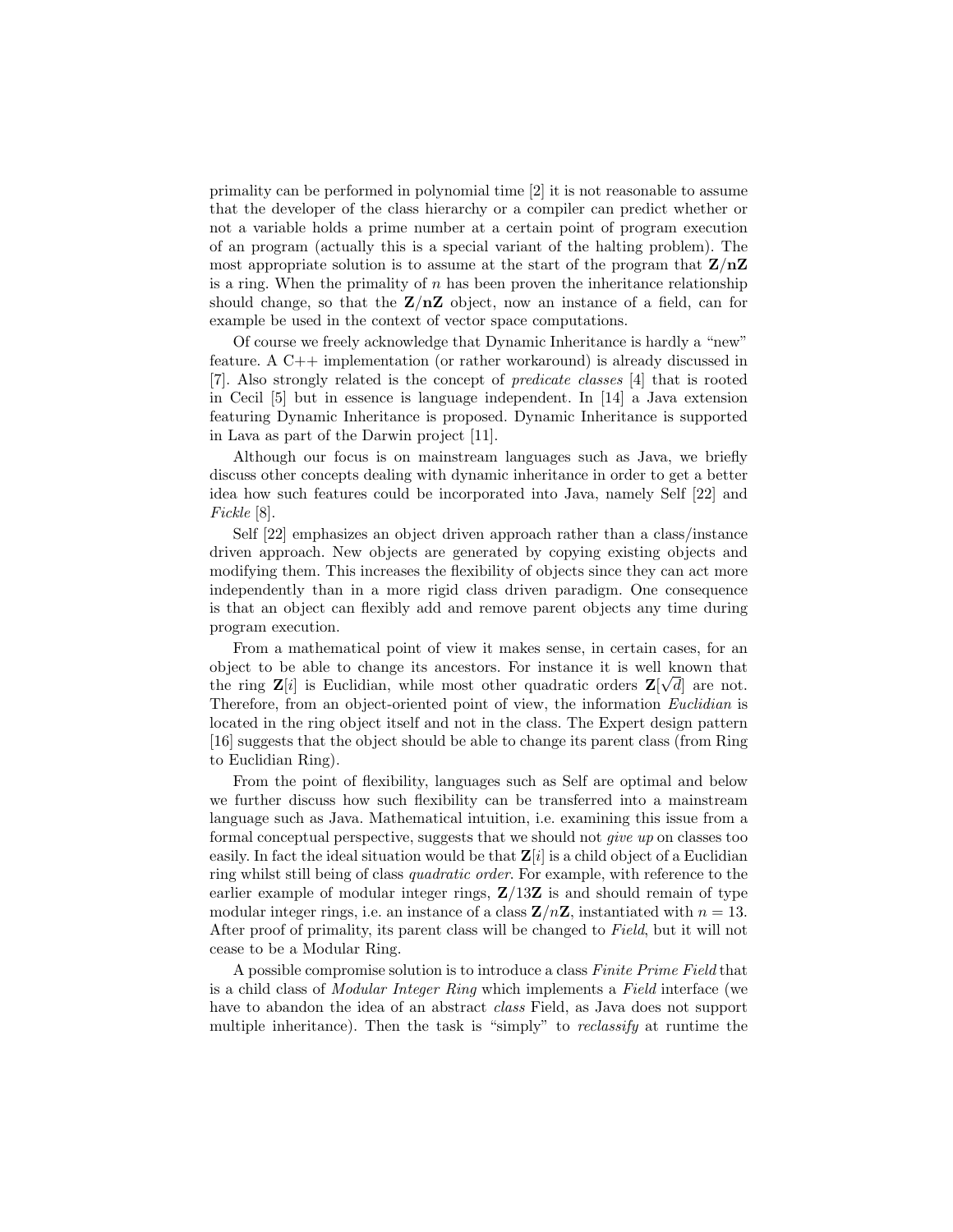Z/13Z object from Modular Integer Ring to Finite Prime Field. Reclassification is a concept both discussed and directly implemented in Fickle.

The general idea is this: An object is related to a Root Class (in this case the class Ring). Then it can be reclassified to each child class (called State Classes) of this Root class. A special operator !! in Fickle reclassifies an object from one State Class to another when both belong to the same Root Class. Please see [8] for further details.

The translation of Fickle into Java as described in [1] is conceptually interesting. Here, each Fickle object is translated in Java to a pair  $\langle id, imp \rangle$  where id is the identity of an object and imp is the implementation of the object. Whilst the identity remains unchanged for a particular object, the implementation has the class information and can thus change. From this concept we can deduce the feasibility of dynamic inheritance in Java. From a pragmatic viewpoint the resulting Java code is complex, difficult to follow, and counterintuitive, to say the least. For instance a method implying a possible change of class has to be translated into a pair (a static and a member method). Calls of member methods in Fickle are translated into calls of static methods with an object as an argument (this is quite similar to C workarounds for object oriented programming).

Nevertheless the Fickle idea can serve as a roadmap for an implementation of reclassification in Java directly. An object that is to be reclassified is represented as a pair of an identity and an object of the current class. That means, from a user perspective that the only additions to the Java language are:

- a keyword, say dynamic, in connection with the new keyword, indicating that a new object can be reclassified;
- a method reclassify indicating a reclassification.

Figure 4 shows a code example illustrating the proposed syntax of Java reclassification.

The priorities for the Java Developer Team for J2SE 1.5 are not in dynamic inheritance. However references to references that would allow an easier implementation of the Fickle concept seems at least to be recognized as a desired feature (and is already partly available in the java.lang.ref package) [3].

#### 3.2 Dynamic Generalization

Assume for the moment that Euclid were a contemporary mathematician who had just discovered the Euclidian division (also known as division with remainder), and that he wants to add Euclidian division into existing mathematical software that features a ring/field implementation as on the left hand side in Figure 5. The proper place for a Euclidian Ring – a ring with Euclidian division – is between the ring and field. Not every Ring is Euclidian and every field is trivially a Euclidian ring [15].

As this fictional example shows mathematical progress and invention does not only confine to deriving child classes from parent classes but also encompasses the invention or discovering of properties that do not apply to all entities (here: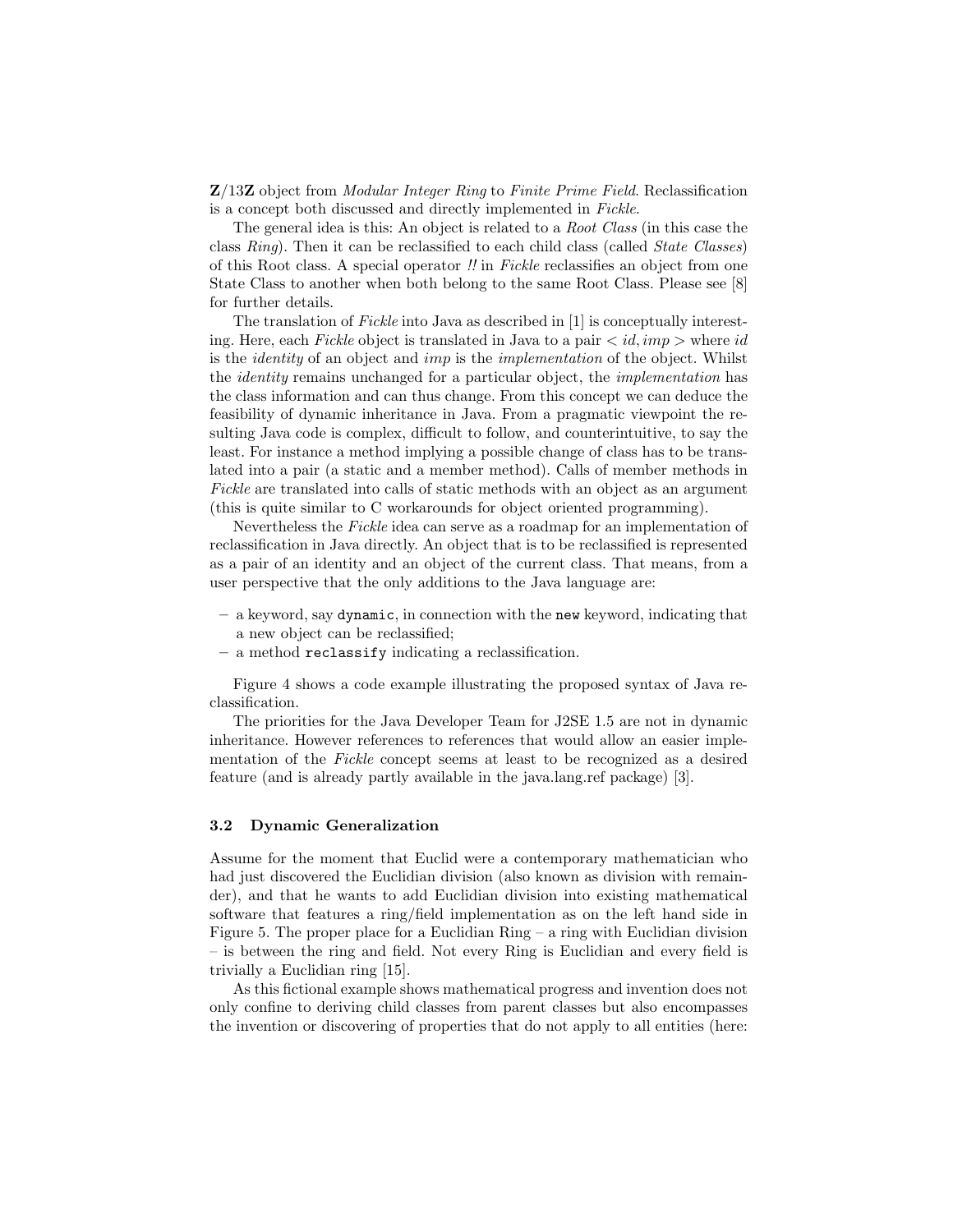```
public class MatrixRing {
    public Ring ringOfEntries;
    public MatrixRing( Ring theRingOfEntries) {
         ringOfEntries = theRingOfEntries;
         }
    public Solution [] solve(Equations [] eqs ) {
         if( ringOfEntries.getModule().isPrime() ) {
          // reclassify
          ringOfEntries.reclassify(
                Class.forName("com.perisic.FinitePrimeField"));
          // Use a library method to make a standard Gauss elimination
          Solution [] MatrixOverFieldUtilities.Gauss(eqs);
          }
         else {
          // [...] do something more sophisticated, tailored for
          // Z/nZ (e.g. applying the Chinese Remainder Theorem
          // with componentwise solution).
          }
         }
public static void main (String [] args ) {
    // [...] enter module, we do not know if it is a prime
    Ring ZModNZ = new dynamic ModularIntegerRing(module);
    MatrixRing MR = new MatrixRing( ZModNZ);
    Equations [] eqs = ... // generate a system of linear equations
    Solution [] result = MR.solve(eqs);
    // [...] print results
    }
}
```
Fig. 4. Example of the proposed syntax of Java reclassification. For determing the solution space of a system of linear equations over a field a standard Gauss elimination over fields can be used. We assume that this is provided by a class MatrixOverFieldUtilities. We further assume suitable definitions of the classes Ring, ModularIntegerRing, Equations and Solution. The keyword dynamic and the method reclassify are the proposed extensions of the Java language.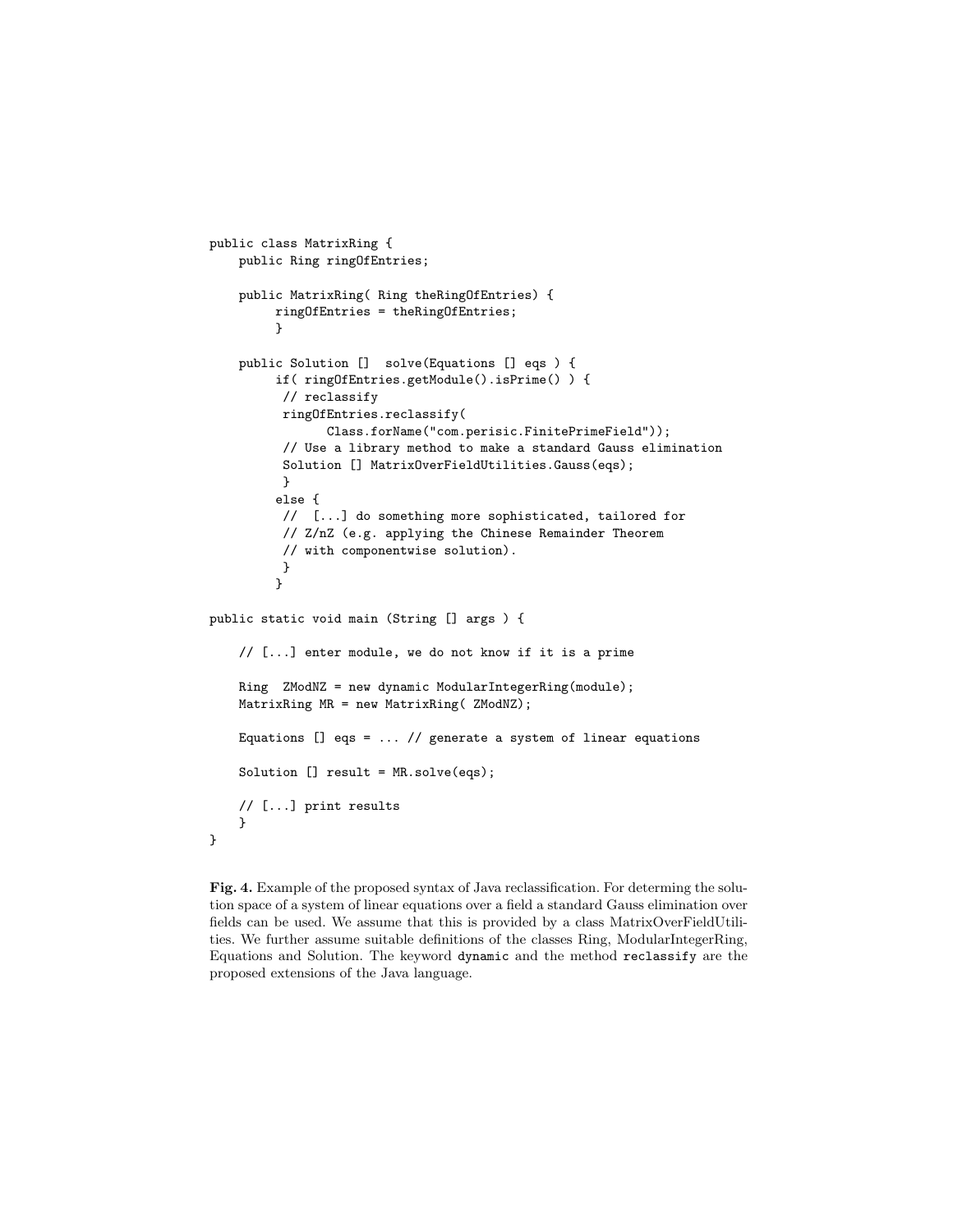

Fig. 5. The "new" Euclidian ring has its place in the middle of the hierarchy

Rings) and may be trivial for (but apply to) a subset of these entities (here: Fields). In object oriented terms that means that in mathematics it is natural for new classes to appear as a generalization of an existing class, or even as both a specialization and a generalization of existing classes. This process is known as interclassing. For a motivation of interclassing from a software engineering point of view see [9].

Although the imaginary scenario that Euclid invented Euclidian division after the invention of the concept of a ring and field may be somewhat artificial, defining new structures in the context of an existing hierarchy is a standard technique in contemporary mathematics. A typical example taken from Functional Analysis are the Triebel-Lizorkin spaces, which were introduced in the 1970's as simultaneous generalizations of a number of well-known classes of function spaces, e.g.  $L^p$  spaces, Hardy spaces, the space of functions of bounded mean oscillation (BMO), Lipschitz spaces and Sobolev spaces (see e.g. [23]). A Triebel-Lizorkin space is a specialization of a Banach function space. A more recent example are the so-called real Q-spaces, which are a simultaneous generalization of the space BMO and certain other Banach function spaces [12].

This "interclassing" in Mathematics is often motivated by the desire to create a unifying framework for several known classes of mathematical objects in a certain context (as in the first of the two examples mentioned above), or to bring existing mathematical techniques to new applications (in the second example).

Note that the problem of interclassing is substantially different from the problem of run-time reclassification described earlier in section 3.1. Here, we start with a class hierarchy that may be arranged in a package and that may not even contain any source code. We want to extend this class hierarchy by adding a class on a well defined position in an inheritance tree. Even if the source code is available it may be not desirable to change this code, especially if the class library is well established and the addition of the new class has experimental character, or is only relevant for a specialized application area.

Outside of a mathematical context the idea of interclassing is already discussed in [21]. In [9] an implementation is described using the OFL model. However, in terms of pragmatic usage OFL is inadequate as it requires de facto to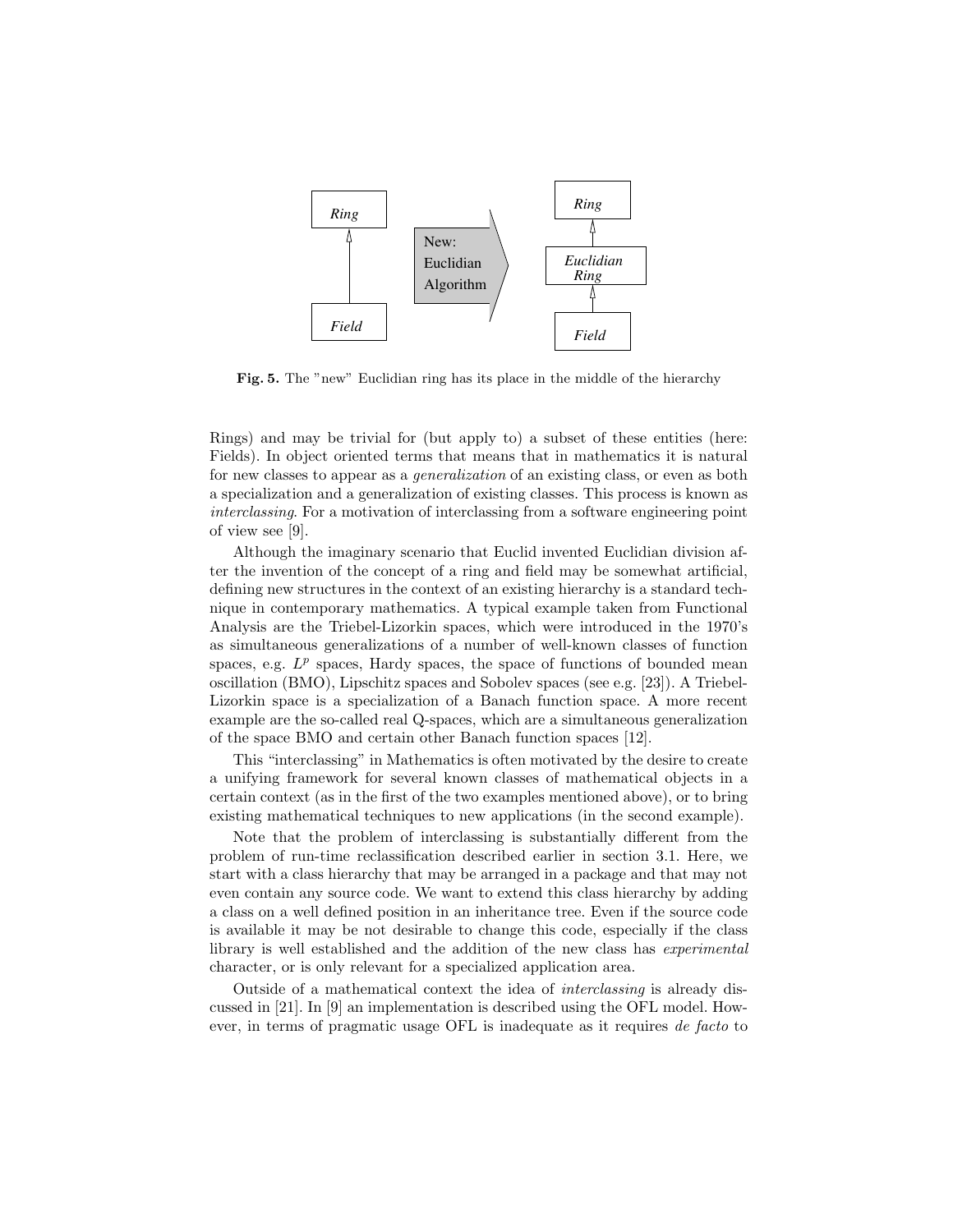learn OFL as an additional language, namely the understanding of the correct use of hyper-generic parameters. Also, in using hyper-generic parameters the developer of a library already unnecessarily restricts possible extensions.

For these and other reasons we propose here a mechanism for interclassing at run-time an existing library that is conceptually simpler and is also proven to be workable in practice in the application area of computer games [19]. Incorporating this mechanism into Java requires the addition of three "easy" to understand keywords and two methods.

We will illustrate this by extending the earlier Euclidian Ring example: Imagine an inheritance hierarchy with a Ring as a parent class and two rings, say field and polynomial ring over real numbers as child classes, and we further assume that these classes are part of a library and cannot be changed simply by adding source code. However we can assume that the developer of the class hierarchy wants to allow interclassing, assuming that a mathematical developer knows that new structures are likely to be added.

Adding a new class Euclidian Ring in this hierarchy will be between the Ring class (as parent) and both the Field and Polynomial Ring (as child classes). Thus, at least in principle, both Field and Polynomial Ring, obtain additional behaviors. The obvious problem is, how do the Field and Polynomial Ring "know" about this additional features?. The solution is shadowing of objects and/or classes. Shadowing of an object means that each message sent to this object is "filtered" through a set of shadows. If the message is already understood in the shadow, it is executed in the shadow. If the message is not understood, then it is passed to the shadowed object. In addition, the shadow itself is able to send a message directly to the shadowed object. Shadowing is a language feature of LPC [19], a language designed for implementing MUDs (namely LPMuds). The shadow mechanism for objects is documented in [20]. As LPC is classless (using rather a prototype approach with cloneable objects as in Self), there is obviously no mechanism for class shadowing.

For our proposed Java extension we assume that shadowing a class means that a shadow is thrown (automatically) onto each object instantiated from this class. Also, LPC does not allow to shadow an inheritance relationship. Again, there is conceptionally no problem to allow this in our solution (compare e.g. with Self  $[22]$  where each parent slot is in fact a special kind of a data slot).

To add this feature to Java we propose the following concepts: First, a keyword shadowable gives a class the property that it can be shadowed. Internally each shadowable class and object maintains a list of its shadows.

The keyword shadow declares a class to be used as a shadow, and especially enables this class to use the keyword shadowOwner. The keyword shadowOwner refers to the shadowed object (similarly the keywords this and super refer to well defined, context-depended objects).

The member method shadowedBy( Object ob); actually shadows an object, whereas the static method shadowedBy(Class c); shadows a class. Both methods are available in any shadowable object/class (similar to clone() that is available in each cloneable object).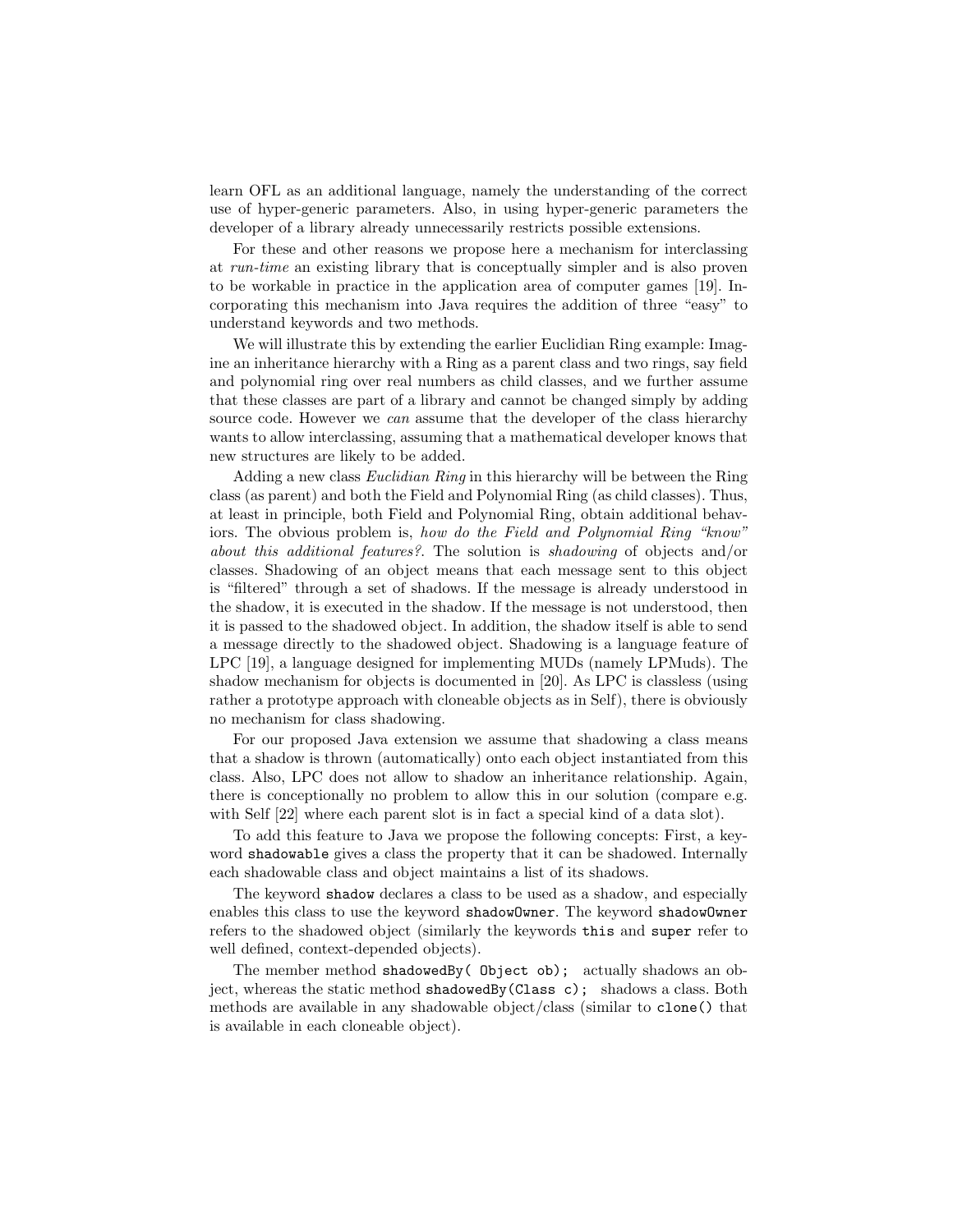Figure 6 and 7 illustrate the usage of these keywords. Note that this syntax allows great flexibility whilst maintaining simplicity and usability of the language.

```
package example;
public abstract class Ring {
          // Ring methods here as in com.perisic.Ring
         }
// shadowable new keyword allows shadowing
public abstract shadowable class Field extends Ring {
         // Field specific methods here, e.g. inversion
         }
// A polynomial ring of one variable over a real numbers.
public shadowable class PolynomialRingOverReals extends Ring {
         // Polynomial ring arithmetic implemented here
        }
```
#### Fig. 6. Declaration of a Ring/Field hierarchy using the new keyword shadowable

There seems to be no straightforward workaround for dynamic generalization at run-time other than changing the source code and recompiling. The main problem that any workaround faces is the inherent difficulty of informing an object (in this case a Field) to accept a message (in this case Euclidian Division) that hasn't been originally defined in a member method.

### 3.3 Overriding with Renaming

A group is a set with an operation and certain properties (the existence and uniqueness of a neutral element, associativity, etc). In general the operation is denoted by the symbol ◦ as in  $c = a \circ b$ . In a concrete situation there is often a standard notation for the group operation. The most familiar are  $+$  for addition in an additive group and  $\ast$  or  $\times$  for multiplication in a multiplicative group.

For instance Figure 8 shows the multiplicative group  $GL(2, \mathbf{Q})$  of invertible  $2 \times 2$  matrices as a child class of an abstract group with an operation. The natural way to implement the group operation includes renaming the operation multiplication.

Renaming is hardly a new feature in object oriented contexts. In Eiffel renaming is the preferred method of choice to avoid ambiguity in multiple inheritance relationships [17]. Renaming exists also as standard feature in Python [13]. In contrast to the problems discussed earlier in section 3.1 and 3.2 this is not a sophisticated problem from a software engineering point of view. However adding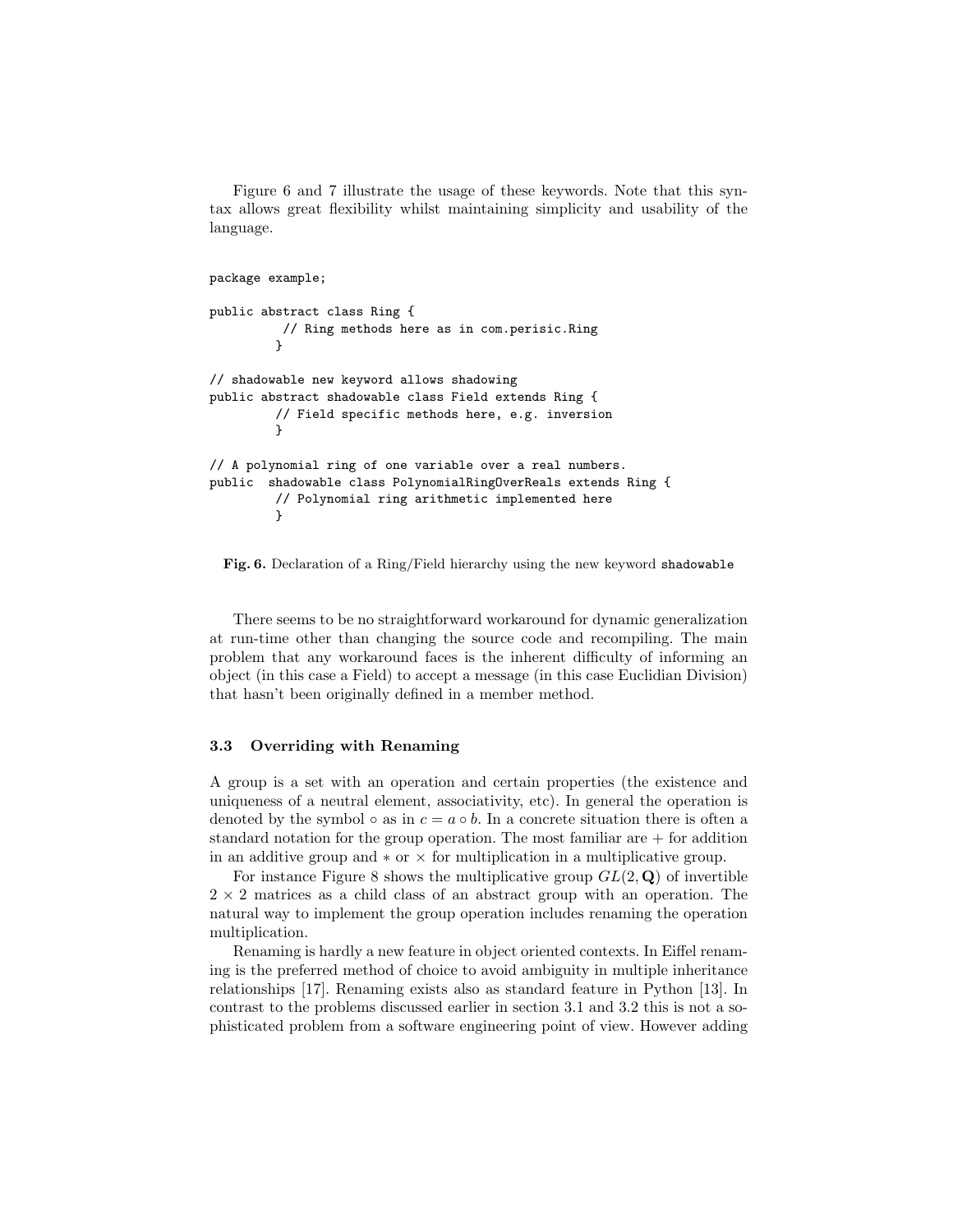```
public abstract class EuclidianRing extends Ring {
     // Returns a pair (q,r) such as a * q + r = b.
     abstract RingElt [] EuclidianDivision(RingElt a, RingElt b);
    }
// The shadow for the field
public shadow FieldShadow extends EuclidianRing {
     RingElt [] EuclidianDivision(RingElt a, RingElt b) {
              RingElt [] result = new RingElt[2];
              RingElt result[1] = shadowOwner.zero(); // r = 0RingElt result[0] = shadowOwner.div(b,a) // q = b/a
              return result;
              }
// The shadow for the polynomial ring
public shadow PolynomialRingShadow extends EuclidianRing {
    RingElt [] EuclidianDivision(RingElt a, RingElt b) {
             // Code for Euclidian division here
              }
public class TestStub {
     public static void main (String [] args ) {
              // shadowing all objects instantiated from this class
              example.Field.shadowedBy(Class.forName("FieldShadow"));
              // shadowing one object only.
              P = new PolynomialRingOverReals();
              P.shadowedBy( new PolynomialRingShadow());
              // ....
              }
      }
```
Fig. 7. An extension of the hierarchy of Figure 6 using an Euclidian Ring. The new method here is Euclidian division and made available for child classes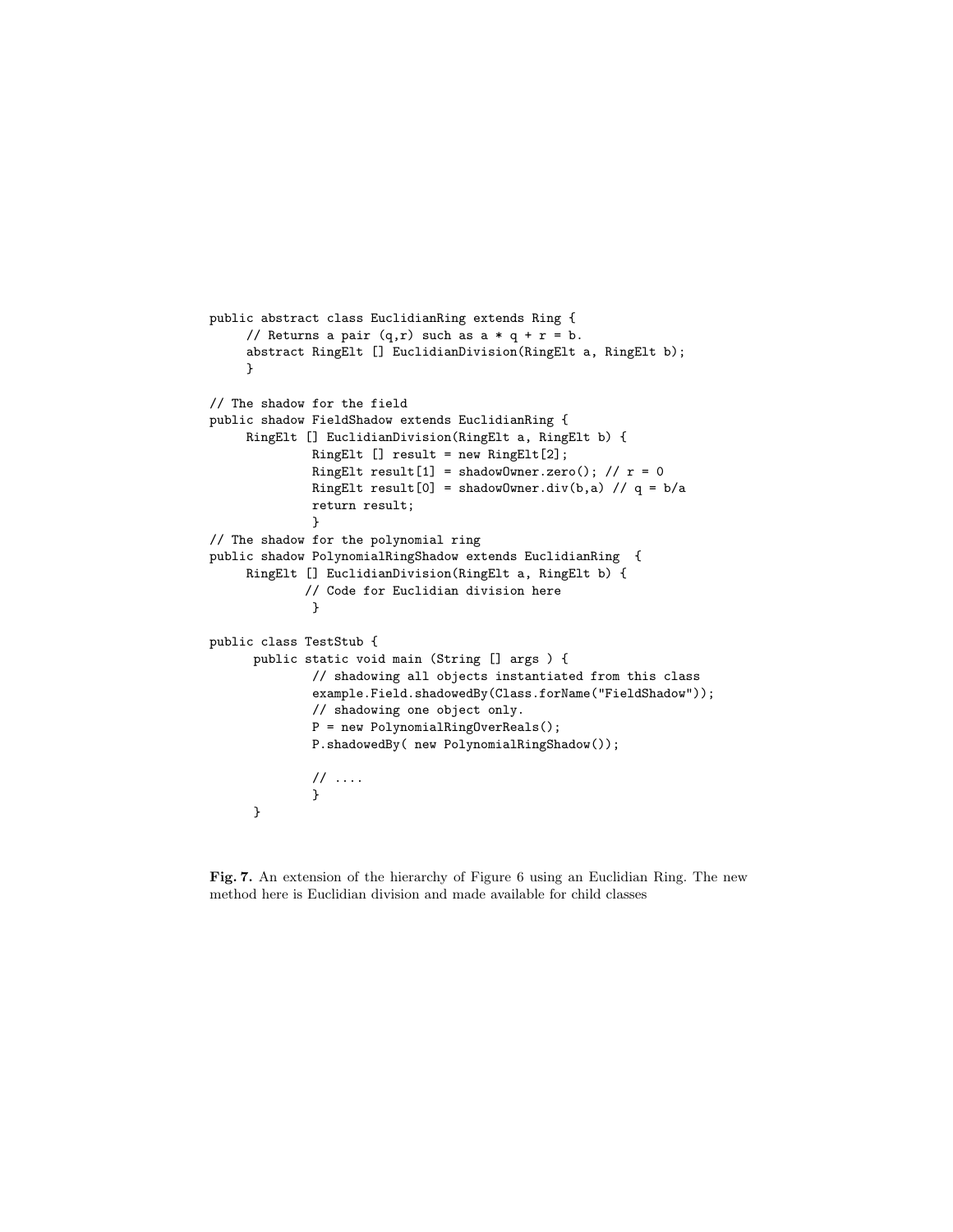

Fig. 8.  $GL(2, \mathbf{Q})$  overrides operation() and renames it as multiplication().

this concept to Java would be an easy step to improve usability of Java within a mathematical context.

# 4 Conclusion

From the preceding discussion it is clear that a consideration of inheritance purely from a Java implementation perspective is a potentially conceptually self-limiting form of intellectual enquiry, though unquestionably highly pragmatic and vocationally useful. It is of course possible that mainstream languages will eventually evolve so as to directly support dynamic inheritance, generalization, and renaming or otherwise provide more explicit support for more abstract mathematical structures such as groups, rings, or vector spaces. However in the short-term it is perhaps more realistic to envisage that those seeking to explore the close conceptual cross-fertilization between pure mathematics and the object oriented paradigm will seek to supplement the standard Java "diet" through the creation of tailor made packages that adopt an overtly axiomatic vision. In any event it is clear that by only considering the types of inheritance that a particular programming language actually happens to support, students will fail to appreciate the wider (conceptual) picture and indeed arguably fail to gain their full maturity as mathematicians. Equally, those who consider their main interest to be in software design and development may have much to gain intellectually by expanding their knowledge of topics such as inheritance by exploring beyond the features that happen to be supported by any particular programming language.

## References

1. D. Acnona, C. Anderson, F. Damiani, S. Drossopoulou, P. Giannini, E. Zucca. A type preserving translation of Fickle into Java Electronic Notes in Theoretical Computer Science 62 (2001). Available at: http://www.elsevier.nl/locate/entcs/volume62.html